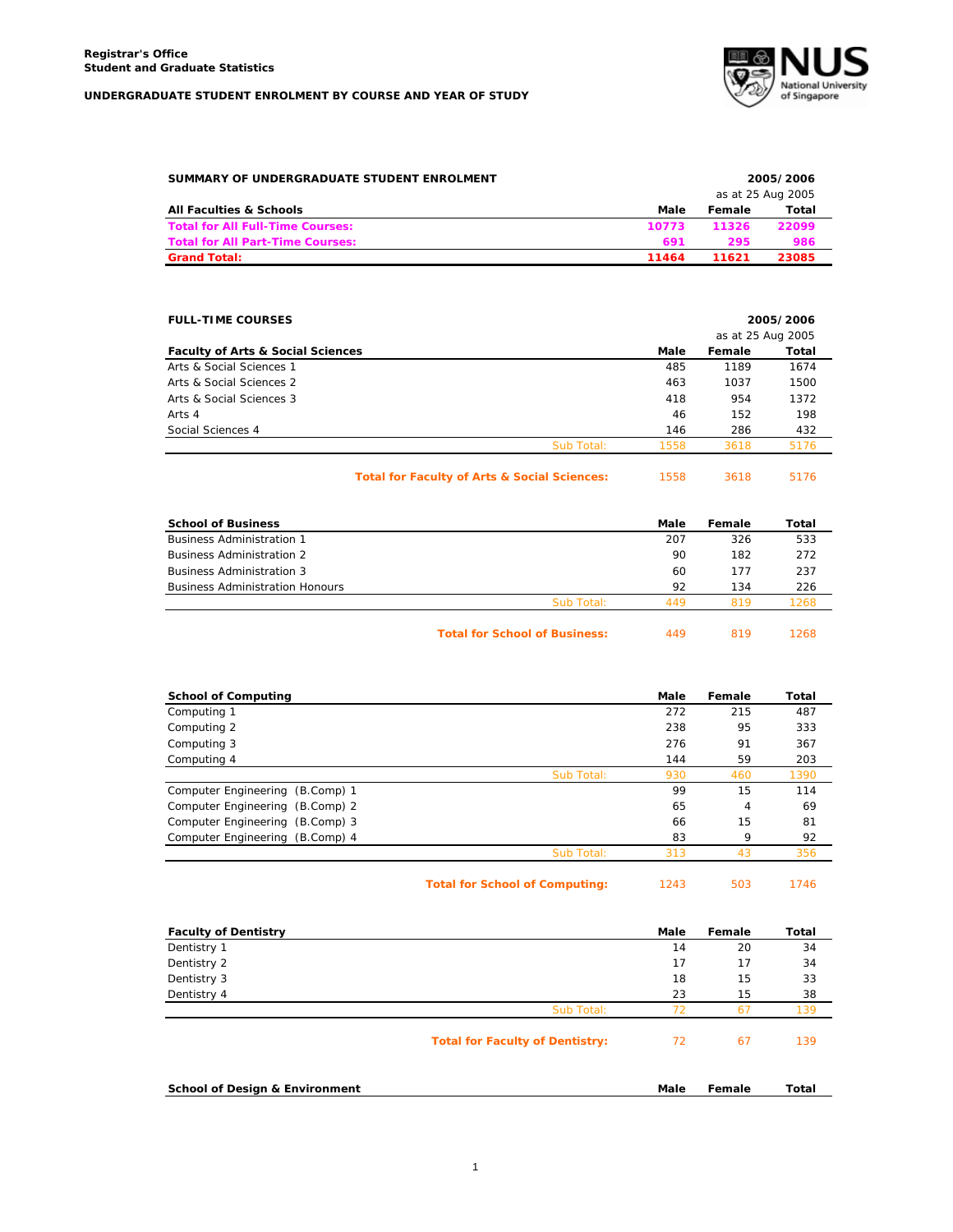

| Architecture 1           |            | 51  | 51  | 102 |
|--------------------------|------------|-----|-----|-----|
| Architecture 2           |            | 62  | 65  | 127 |
| Architecture 3           |            | 45  | 60  | 105 |
| Architecture 4           |            | 57  | 45  | 102 |
|                          | Sub Total: | 215 | 221 | 436 |
| Industrial Design 1      |            | 15  | 10  | 25  |
| Industrial Design 2      |            | 8   | 24  | 32  |
| Industrial Design 3      |            | 12  | 16  | 28  |
| Industrial Design 4      |            | 11  | 14  | 25  |
|                          | Sub Total: | 46  | 64  | 110 |
| Building & Real Estate 1 |            | 82  | 126 | 208 |
|                          | Sub Total: | 82  | 126 | 208 |
| Building 2               |            | 24  | 62  | 86  |
| Building 3               |            | 34  | 51  | 85  |
| Building 4               |            | 24  | 31  | 55  |
|                          | Sub Total: | 82  | 144 | 226 |
| Real Estate 2            |            | 46  | 90  | 136 |
| Real Estate 3            |            | 44  | 92  | 136 |
| Real Estate 4            |            | 55  | 113 | 168 |
|                          | Sub Total: | 145 | 295 | 440 |
|                          |            |     |     |     |

Total for School of Design & Environment: 570 850 1420

| <b>Faculty of Engineering</b>      |            | Male | Female | <b>Total</b> |
|------------------------------------|------------|------|--------|--------------|
| Engineering 1                      |            | 286  | 54     | 340          |
|                                    | Sub Total: | 286  | 54     | 340          |
| Bioengineering 1                   |            | 26   | 34     | 60           |
| Bioengineering 2                   |            | 27   | 33     | 60           |
| Bioengineering 3                   |            | 35   | 18     | 53           |
| Bioengineering 4                   |            | 25   | 10     | 35           |
|                                    | Sub Total: | 113  | 95     | 208          |
| Civil Engineering 1                |            | 33   | 12     | 45           |
| Civil Engineering 2                |            | 108  | 30     | 138          |
| Civil Engineering 3                |            | 91   | 66     | 157          |
| Civil Engineering 4                |            | 99   | 45     | 144          |
|                                    | Sub Total: | 331  | 153    | 484          |
| <b>Electrical Engineering 1</b>    |            | 258  | 61     | 319          |
| <b>Electrical Engineering 2</b>    |            | 311  | 111    | 422          |
| <b>Electrical Engineering 3</b>    |            | 356  | 119    | 475          |
| Electrical Engineering 4           |            | 314  | 90     | 404          |
|                                    | Sub Total: | 1239 | 381    | 1620         |
| Industrial & Systems Engineering 1 |            | 38   | 20     | 58           |
| Industrial & Systems Engineering 2 |            | 26   | 31     | 57           |
| Industrial & Systems Engineering 3 |            | 41   | 16     | 57           |
| Industrial & Systems Engineering 4 |            | 14   | 18     | 32           |
|                                    | Sub Total: | 119  | 85     | 204          |
| Material Science & Engineering 1   |            | 10   | 21     | 31           |
|                                    | Sub Total: | 10   | 21     | 31           |
| Mechanical Engineering 1           |            | 185  | 15     | 200          |
| Mechanical Engineering 2           |            | 314  | 47     | 361          |
| Mechanical Engineering 3           |            | 289  | 86     | 375          |
| Mechanical Engineering 4           |            | 217  | 48     | 265          |
|                                    | Sub Total: | 1005 | 196    | 1201         |
| Chemical Engineering 1             |            | 193  | 80     | 273          |
| Chemical Engineering 2             |            | 161  | 95     | 256          |
| Chemical Engineering 3             |            | 172  | 108    | 280          |
| Chemical Engineering 4             |            | 118  | 88     | 206          |
|                                    | Sub Total: | 644  | 371    | 1015         |
| Computer Engineering (B.Eng) 1     |            | 72   | 12     | 84           |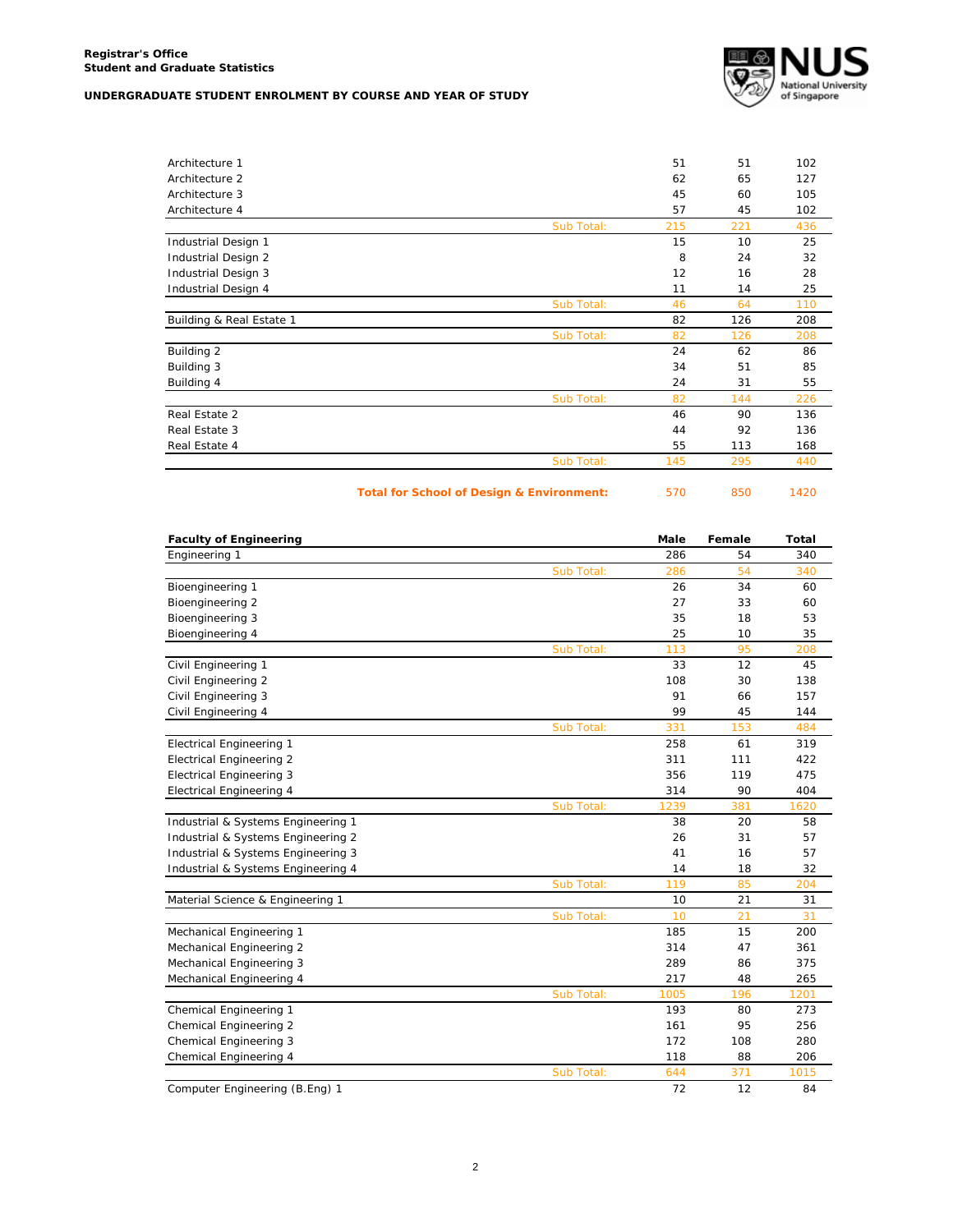

| Computer Engineering (B.Eng) 2 |            | 97  | 13 | 110 |
|--------------------------------|------------|-----|----|-----|
| Computer Engineering (B.Eng) 3 |            | 69  | 22 | 91  |
| Computer Engineering (B.Eng) 4 |            | 68  | 22 | 90  |
|                                | Sub Total: | 306 | 69 | 375 |
| Environmental Engineering 1    |            | 15  |    | 26  |
| Environmental Engineering 2    |            | 21  | 14 | 35  |
| Environmental Engineering 3    |            | 19  | 37 | 56  |
| Environmental Engineering 4    |            | 6   | 10 | 16  |
|                                | Sub Total: | 61  |    | 133 |
|                                |            |     |    |     |

| <b>Total for Faculty of Engineering:</b> | 5611 |
|------------------------------------------|------|
| 4114                                     | 1497 |

| <b>Faculty of Law</b>   |            | Male | Female | Total |
|-------------------------|------------|------|--------|-------|
| Law 1                   |            | 92   | 121    | 213   |
| Law 2                   |            | 89   | 113    | 202   |
| Law 3                   |            | 79   | 120    | 199   |
| Law 4                   |            | 64   | 133    | 197   |
|                         | Sub Total: | 324  | 487    | 811   |
| Approved Graduate Law 1 |            | 5    | 4      | 9     |
| Approved Graduate Law 2 |            | 9    | 4      | 13    |
| Approved Graduate Law 3 |            |      | 4      | 11    |
|                         | Sub Total: | 21   | 12     | 33    |
|                         |            |      |        |       |

| <b>Total for Faculty of Law:</b> | 345 | 499 | 844 |
|----------------------------------|-----|-----|-----|
|----------------------------------|-----|-----|-----|

| <b>Faculty of Science</b>      |            | Male | Female         | Total |
|--------------------------------|------------|------|----------------|-------|
| Science 1                      |            | 566  | 756            | 1322  |
| Science 2                      |            | 413  | 651            | 1064  |
| Science 3                      |            | 373  | 762            | 1135  |
| Science 4                      |            | 154  | 267            | 421   |
|                                | Sub Total: | 1506 | 2436           | 3942  |
| Applied Science 1              |            | 3    | $\overline{2}$ | 5     |
| <b>Applied Science 2</b>       |            | 24   | 54             | 78    |
| Applied Science 3              |            | 38   | 111            | 149   |
| <b>Applied Science Honours</b> |            | 15   | 29             | 44    |
|                                | Sub Total: | 80   | 196            | 276   |
| Pharmacy 1                     |            | 23   | 90             | 113   |
| Pharmacy 2                     |            | 11   | 79             | 90    |
| Pharmacy 3                     |            | 18   | 65             | 83    |
| Pharmacy 4                     |            | 25   | 59             | 84    |
|                                | Sub Total: | 77   | 293            | 370   |

| <b>Total for Faculty of Science:</b> | 1663 | 2925 | 4588 |
|--------------------------------------|------|------|------|
|                                      |      |      |      |

| ___ |  |
|-----|--|
|     |  |
|     |  |

| Yong Loo Lin School of Medicine                   | Male | Female | Total |
|---------------------------------------------------|------|--------|-------|
| Medicine 1                                        | 129  | 105    | 234   |
| Medicine 2                                        | 135  | 93     | 228   |
| Medicine 3                                        | 136  | 99     | 235   |
| Medicine 4                                        | 145  | 87     | 232   |
| Medicine 5                                        | 145  | 95     | 240   |
| Sub Total:                                        | 690  | 479    | 1169  |
| <b>Total for Yong Loo Lin School of Medicine:</b> | 690  | 479    | 1169  |
| Yong Siew Toh Conservatory of Music               | Male | Female | Total |
| Music 1                                           | 18   | 14     | 32    |